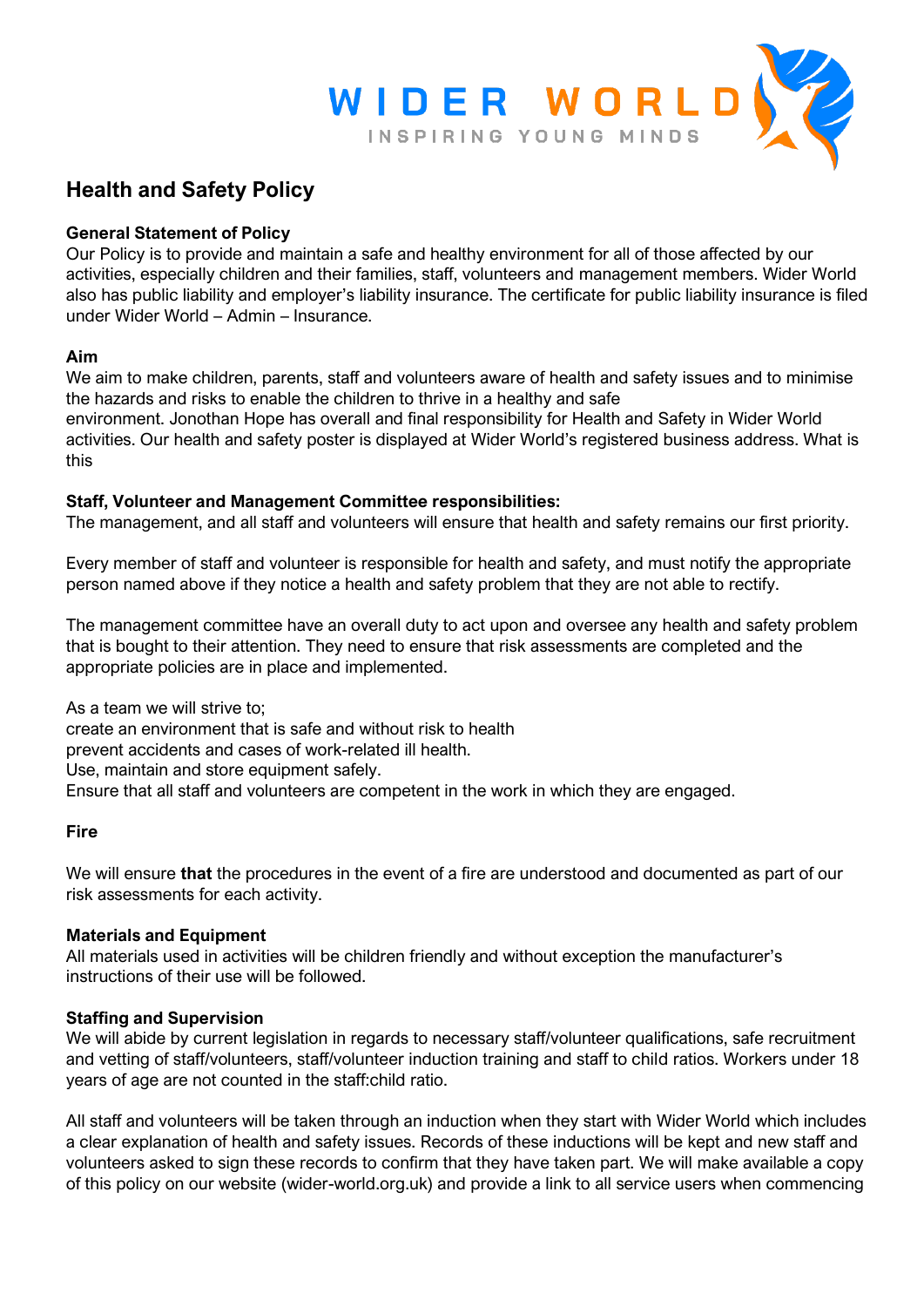a course or programme with us. This may be provided by email, letter, text message or during the first session digitally if online.

## **Record Keeping**

We will abide by current legislation in regards to documentation, providers records, and information held on children, staff and volunteers. We will also ensure that all records will be held securely and kept confidential (except as legally obliged).

## **First Aid**

Please refer to our First Aid policy.

## **Lone Working**

We will ensure we keep our staff and service users safe and comply with the Health and Safety at Work Act 1974 and the Management of Health and Safety at Work Regulations 1999.

Our staff will take reasonable care of themselves and other people affected by their work activities and cooperate with their Wider World as their employer in meeting their legal obligations.

We will endeavour ensure there are always two members of staff with clients at any time however, this is not always possible. Staff should never be alone with service users and where this is not possible ensure they are in a public space and visible by others. This includes online training and course delivery. Breakout rooms should always have at least three people in a room.

Staff may wish to telephone someone they live with to let them know that they are leaving work and should be expected home shortly.

If there is a fire or other event which affects the building, staff should follow the normal fire drill for the venue. Fire alarms at venue will be linked to fire service. Staff should have contact details for a member of venue staff.

if… weather suddenly deteriorates (snow or thick fog for example), staff should arrange for the activity to be cut short to ensure safe travel home and make necessary arrangements for collection if applicable.

In extreme emergency, staff should call 999 and ask for ambulance. For face-to-face courses and activities, we will ask for emergency contact details.

### **Accident Reporting and Investigation**

In the event of an accident or 'near miss' an accident form will be completed by the member of staff. This will include details of the incident, the environment, and how the incident was handled. If the service user is under 18, their parent/guardian will be notified and a copy of the form provided.

The form will be shared with a senior member of Wider World and/or trustee who will investigate the incident and make recommendations to avoid future occurrences. This may include talking with the person who was affected, the staff present, the staff member who dealt with the incident, parents and school.

# **Medical Conditions**

In regards to allergies /dietary / medical requirements a record will be kept of all allergies and specific dietary or medical requirements of children and shared with group leaders. Where appropriate this information will be shared with external activity providers to keep service users safe.